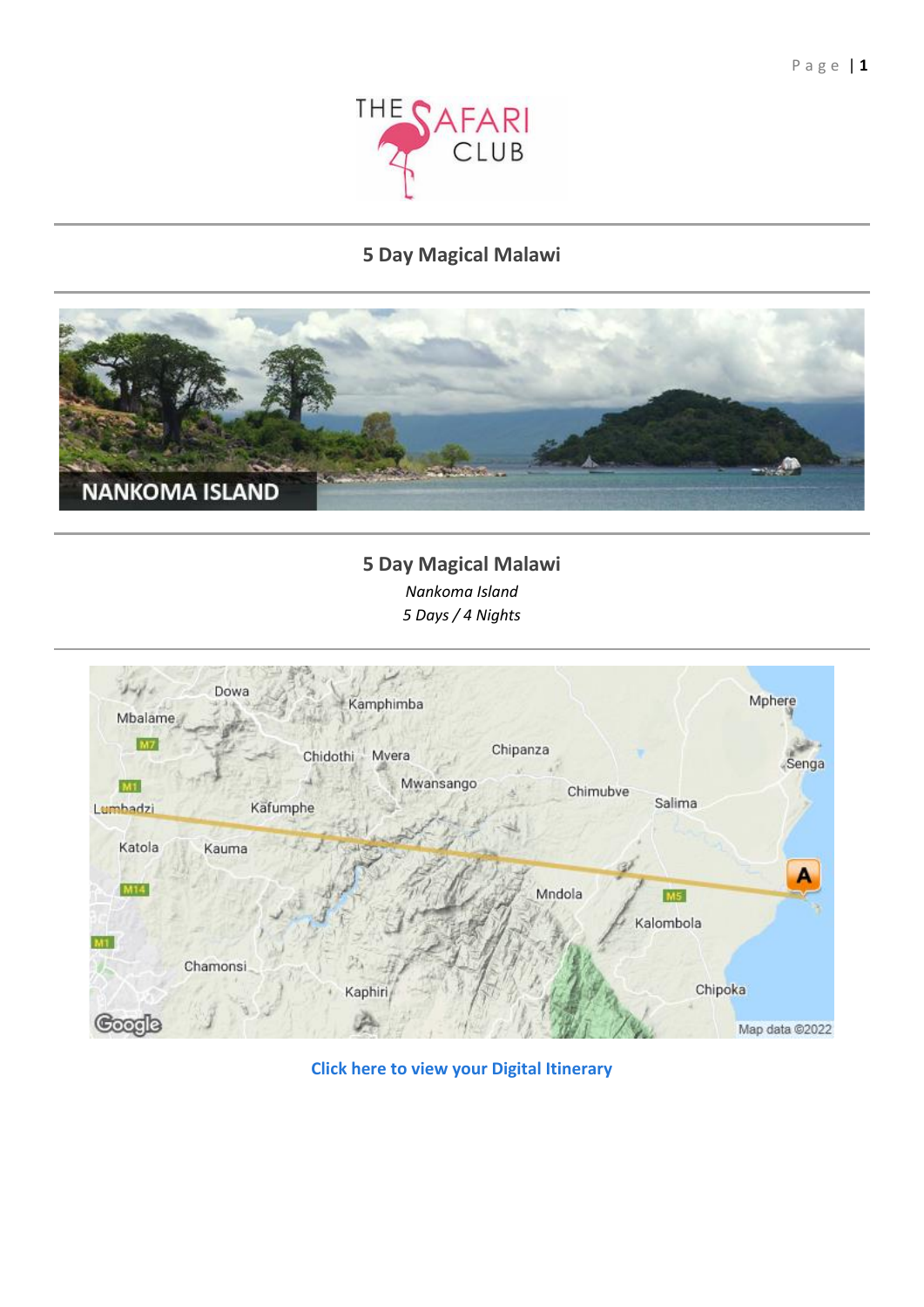# **Introduction**

| <b>Start</b> | Accommodation                  | <b>Destination</b> | <b>Basis</b> | <b>Duration</b> |
|--------------|--------------------------------|--------------------|--------------|-----------------|
| Day 1        | <b>Blue Zebra Island Lodge</b> | Nankoma Island     | FB+          | 4 Nights        |

#### **Key**

B&B: Bed and Breakfast

FB+: Full Board Plus - Dinner, Bed, Breakfast, Lunch and Activities

## **Price**

USD 880.00 per person sharing

## **Included**

Boat transfer from mainland Malawi to Blue Zebra Island Lodge 4 x nights Accommodation at Blue Zebra Island Lodge inclusive of accommodation in a lake safari tent, 3 meals per day, teas, coffees and non-motorized activities (kayaking and snorkelling) Boat transfer from Blue Zebra Island Lodge to mainland Malawi

# **Day 1: Blue Zebra Island Lodge, Nankoma Island**

### **Malawi**

Dubbed 'The Warm Heart of Africa' due to the legendary welcome extended to all who visit, Malawi is a small country with a big heart and an even bigger range of incredible tourist activities! Lake Malawi's vast size, its warm freshwater and its gorgeous surrounding beaches make it a mecca for those seeking a year-round location to swim, scuba dive, snorkel, water ski, sail, kayak, parasail or simply potter about in boats. Malawi also boasts plenty of national parks providing a haven for a wide variety of wildlife including crocodiles, lions, elephants, hippos and even leopard. Culture vultures are also well served by numerous fascinating historical and cultural sites as well as visits to traditional Malawian villages to meet some ever-smiling Malawians going about their daily lives. With all of this exceptional culture, natural scenery and friendliness on offer, this unique African country is enchanting enough to captivate even the most jaded traveller.

### **Nankoma Island**

Nankoma Island is part of the Marelli Archipelago in southern Lake Malawi, where the waters are particularly rich in brightly coloured tropical fish known as cichlids. Swimming and snorkeling with them is an amazing experience, as they flash by in iridescent shades. Incredible birdlife is also evident on the island, with species such as hornbills, kingfishers, paradise flycatchers and owls, as well as cormorants and fish eagles inhabiting the lake shore. Active travellers will enjoy the chance to kayaking around the island, take a boat trip to neighbouring islands or relax on a sundowner cruise.

#### **Voyage Information**

| ۰.<br>۰.<br>. .<br>× |
|----------------------|
|----------------------|